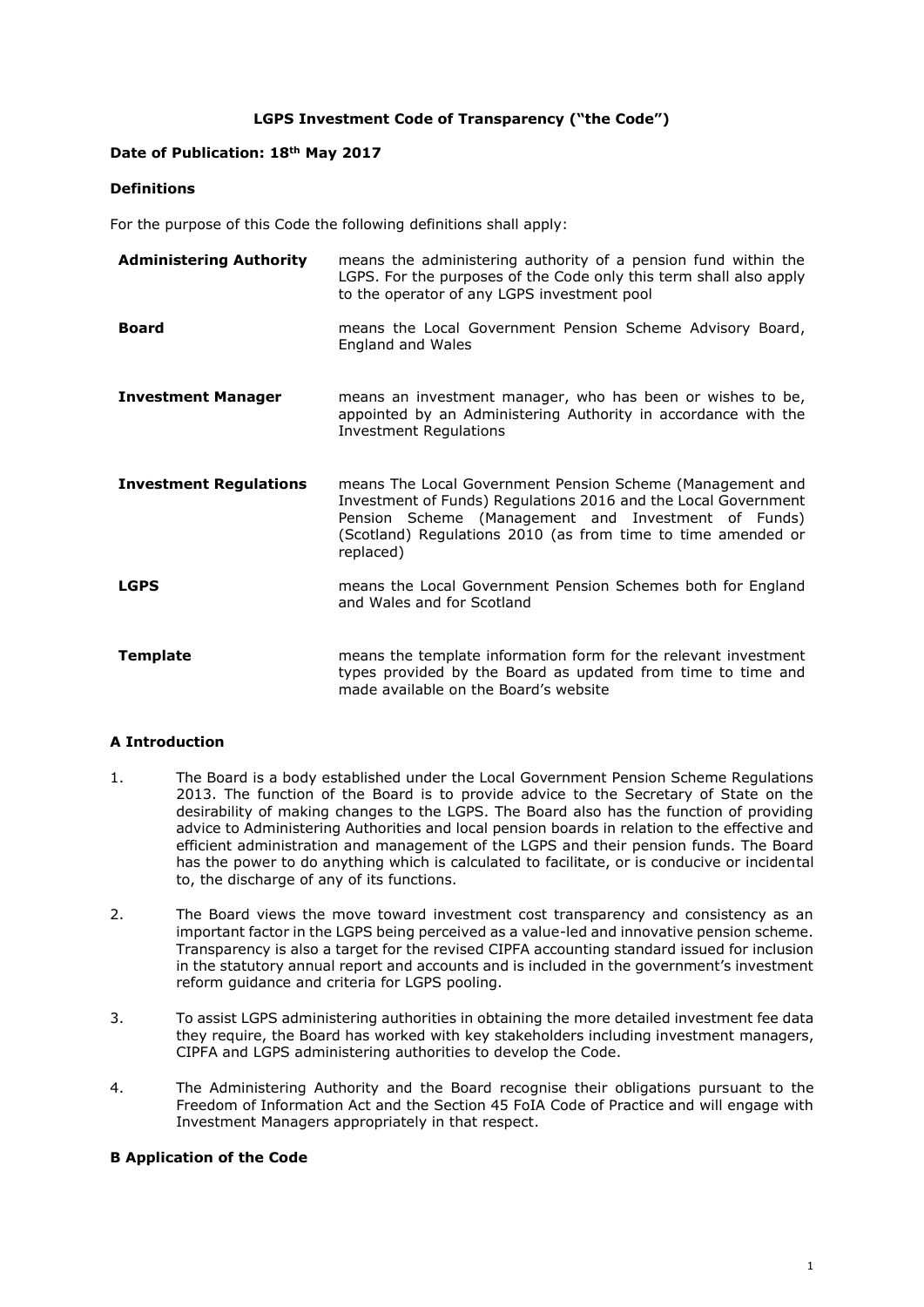- 5. The Code is a voluntary code and covers the provision of transparent and consistent investment cost and fee information between Investment Managers and Administering Authorities.
- 6. An Investment Manager may sign up to the Code in writing in the form agreed by the Board. By doing so the Investment Manager is demonstrating its commitment to the transparent reporting of LGPS investment costs and fees to administering authorities.
- 7. An Investment Manager who signs up to the Code in respect of the investment types covered by the Code agrees that within a period of twelve months of signing up to the Code (or such longer period as the Board may in its discretion agree) it will put in place the systems necessary to allow the completion and automatic (i.e. without the client having to make a request) submission of the Template(s) to each Administering Authority that the Investment Manager is appointed by (whether at the time of signing up to the Code or in the future).
- 7A. Where an asset class is not covered by the template(s) available under the Code, an investment manager may sign up on the understanding that within a period of 12 months (or such longer period as the Board may in its discretion agree) it will put in place the systems necessary to allow the completion and automatic (i.e. without the client having to make a request) submission of cost data substantially similar in scope and detail to that covered by existing templates. The exact format of that cost data is to be agreed with each Administering Authority that the Investment Manager is appointed by (whether at the time of signing up to the Code or in the future). Managers who sign up to the Code under this provision must adopt and make use of relevant Code templates as they become available.
- 8. Where an asset class is not covered by the template(s) available under the Code, an investment manager may sign up on the understanding that within a period of 12 months (or such longer period as the Board may in its discretion agree) it will put in place the systems necessary to allow the completion and automatic (i.e. without the client having to make a request) submission of cost data substantially similar in scope and detail to that covered by existing templates. The exact format of that cost data is to be agreed with each Administering Authority that the Investment Manager is appointed by (whether at the time of signing up to the Code or in the future). Managers who sign up to the Code under this provision must adopt and make use of relevant Code templates as they become available.
- 9. The Template(s) must be submitted automatically (i.e. without the client having to make a request) each year to each Administering Authority (if required by the Administering Authority) and to any independent third party appointed by the Board in accordance with paragraph 12. Administering Authorities may also request such submissions on a quarterly basis.
- 10. There are separate Templates for segregated portfolio management and for pooled funds. Where an Investment Manager operating a segregated mandate invests in a pooled fund as part of that mandate, the reporting will be done via the Investment Manager's own Template.
- 11. The Investment Manager will not vary the Templates except with the written agreement of the Board and the relevant Administering Authority.
- 12. The current Templates only apply in relation to listed asset classes. Templates for unlisted asset classes such as private equity will be developed in due course. It is envisaged that the Templates will develop over time to encompass other more challenging areas of cost transparency and will remain flexible to enable changes to meet the rapidly developing market for investment products. The listed asset Template may be amended from time to time to keep in line with the Investment Association's Disclosure Code and/or the outcome of the FCA's Institutional Disclosure Working Group, IDWG.
- 13. The Board may appoint an independent third party to audit Templates provided in accordance with the Code and general compliance of the Code by Investment Managers. The third party may also be asked by the Board to collate, analyse and publish generic, non-attributable information obtained from the Templates at a national level. The Investment Manager shall co-operate with the Board and/or appointed third party and